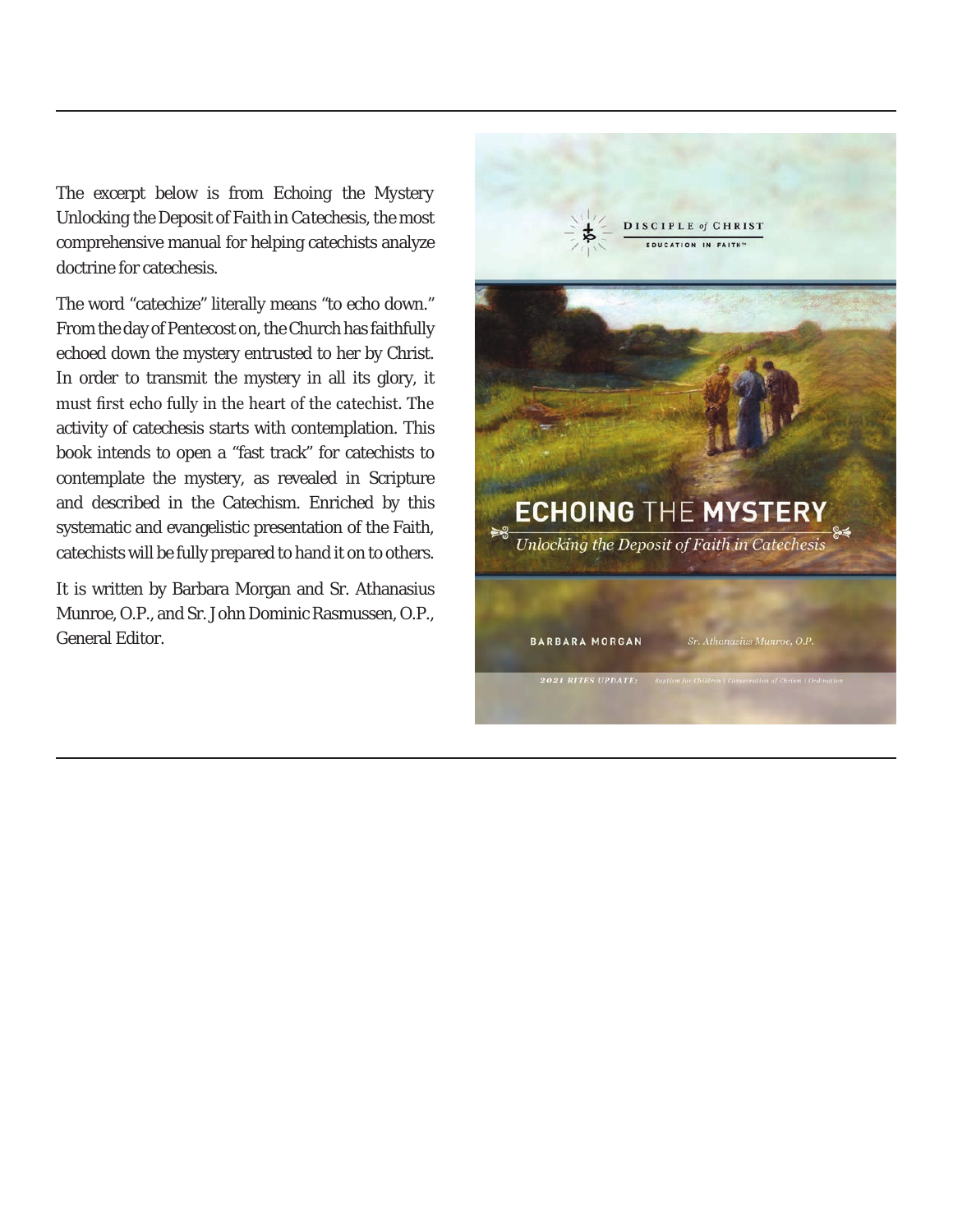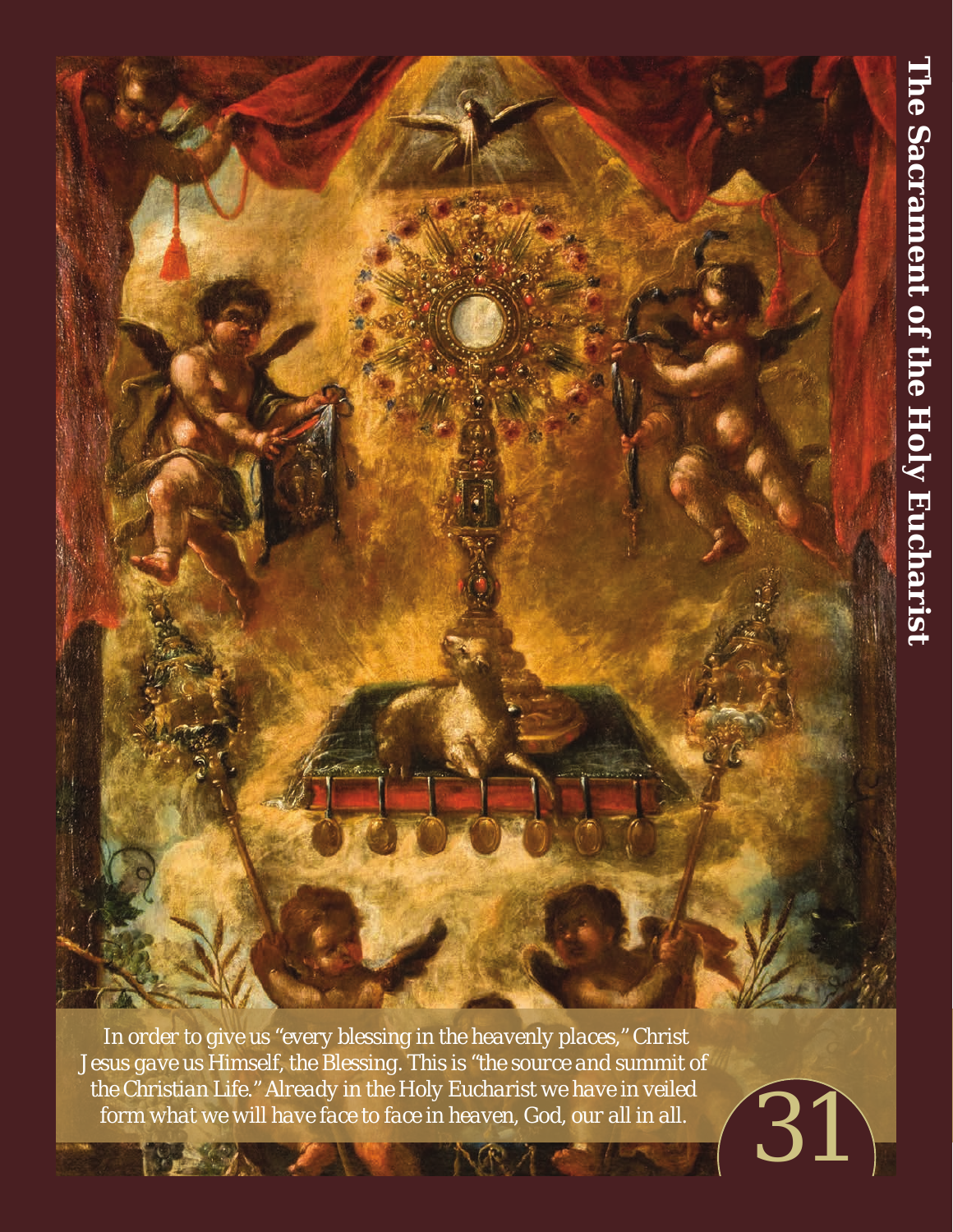# **Divine Perspective**

**In order to give us "every blessing in the heavenly places," Christ Jesus gave us Himself, the Blessing. This is "the source and summit of the Christian Life." Already in the Holy Eucharist we have in veiled form what we will have face to face in heaven, God, our all in all.** 

In the Eucharist, we already possess in veiled form the communion with the Trinity we hope to enjoy forever in heaven.

The Eucharist makes the Church. By receiving the Body of Christ, we become what we receive.



#### TRINITY **PASCHAL MYSTERY**

In order to make His Paschal Mystery present in every age, Christ gave us the Eucharist on the night before He suffered and entered into His glory.

#### CHURCH **CHRIST** DIGNITY OF THE HUMAN PERSON

Christ, our incarnate Lord, loves us so much that He desires the deepest union with us. Through the Eucharist, He draws us into a union with Himself that is deeper than even the union between spouses. This union calls for an even deeper fidelity from us in return.

# **Theological Virtues** (AIMS OF INSTRUCTION)

The Sacrament of the Eucharist is Food for the Journey in this life. Reflecting on it will certainly serve to stir our ardor to believe deeply, to hope fervently, and to love ardently.

The Church instructs her children by the signs of each Sacrament, teaching them the faith to be believed, the beatitude to be hoped for, and the charity to be practiced. These spring from the Mystery of Christ's life, into which the Sacrament immerses the believer.

Understanding this doctrine strengthens our **faith** because we see that Christ has not left us without contact with the saving realities He revealed. In the Eucharist, we say "Amen" to and receive all that the Church believes and holds sacred, and we enter into the greatest union with Him possible in this life.

Understanding this doctrine strengthens our **hope** since in this Sacrament we receive the pledge of future glory. Christ unites Himself to us, even now, because He cannot wait to be united with us forever in heaven.

Understanding this doctrine strengthens our **charity** because we grasp that receiving the gift of the Precious Body and Blood of Christ should drive out whatever is incompatible with Him who is Charity itself. It calls us to flee idolatry, (1 Cor 10:14-22), and commits us to the poor and to practicing a new way of behaving toward God.

This Sacrament commemorates the Last Supper and the Sacrifice of the Cross. It is also prefigured in the Old Testament by the sacrifice of the Lamb and the Passover meal of unleavened bread, which commemorated Israel's passage from slavery to freedom.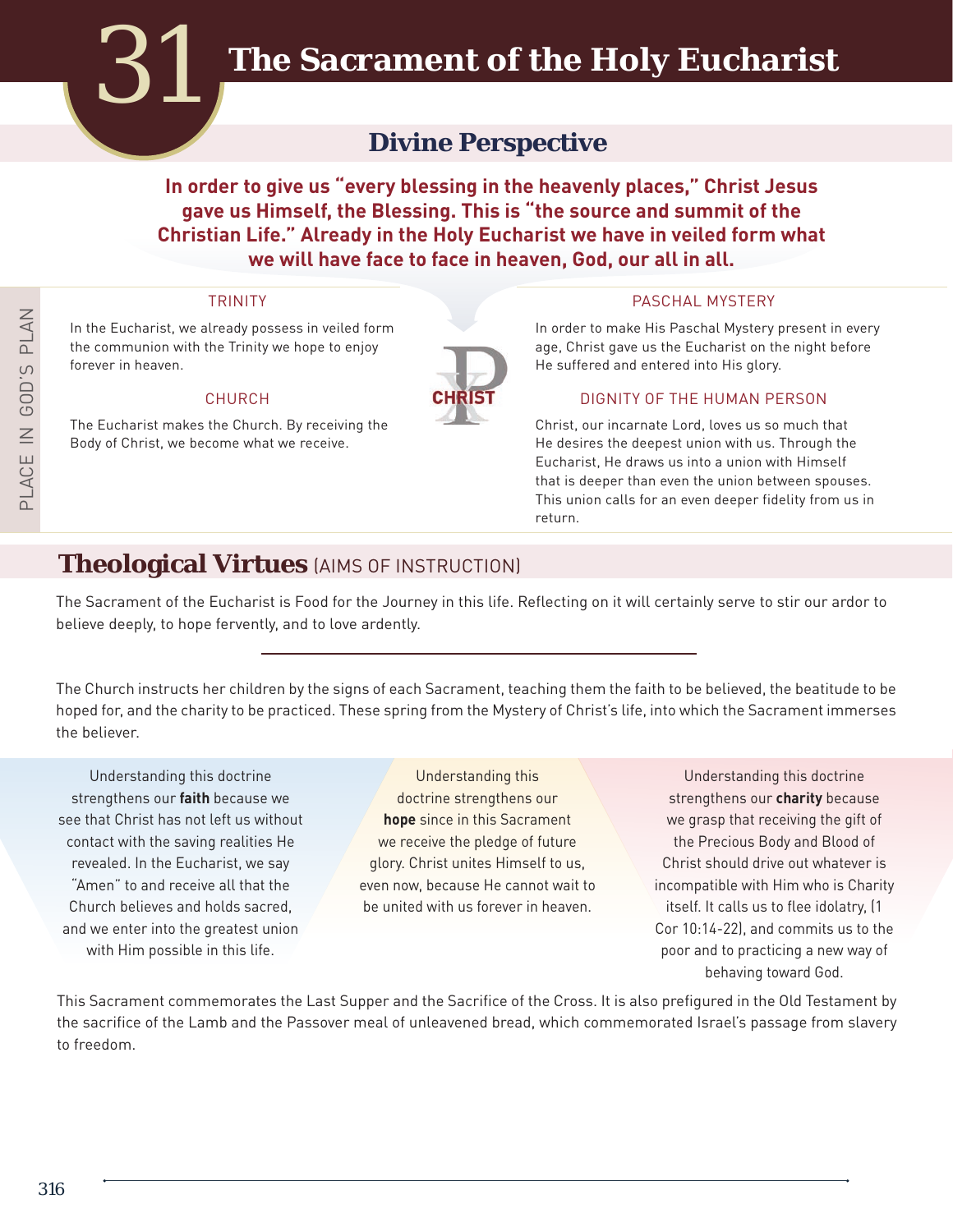# **Scripture and Essentials**

**1)**

#### **JESUS INSTITUTED THIS EUCHARISTIC SACRIFICE FOR US "TO PERPETUATE THE SACRIFICE OF THE CROSS," TO ENTRUST TO HIS BRIDE A MEMORIAL OF HIS LOVE IN THE PASCHAL "BANQUET IN WHICH (HE) IS CONSUMED."**

- H
- ? **Luke 22:19** "Do this in remembrance of Me."
- ? **Rev 19:9** Blessed are those invited to the marriage feast of the Lamb.
- ? **1 Cor 10:16-17** The Eucharist is our participation in the Body and Blood of Christ.

? *Heb 13:15 - Offer a continual sacrifice of praise through* 

*Scripture for further study*

*breaking of the bread.*

*Christ.*

#### 1323, 1328-1332 CCC

- The Eucharist is Jesus' offering of Himself—His life, His heart, \* Acts 2:42 The early Christians gathered for the His desire to be with us.
	- <sup>c</sup> He reveals His desire for intimacy with us.
	- <sup>c</sup> He gives us the opportunity to respond with thanksgiving and recollection of His wonderful works for us.
- In the Eucharist, Jesus has us sit with Him at the Last Paschal Supper and anticipates the banquet of the heavenly Jerusalem.
- By breaking the Bread, He makes us one with Himself, becoming one Body with Him.
- He takes us to the foot of the Cross with Mary and unites us to His sacrifice.
- He reveals His mysteries as He enters our hearts.
- He sends us out to bring in those who do not know Him and are not at His table.
- 

### **JESUS COMMANDED THE APOSTLES TO CELEBRATE THE EUCHARIST UNTIL HIS RETURN SO THAT WE WOULD BE ABLE TO LIVE IN HIS LOVE UNTIL HE COMES AGAIN.**<br>THAT WE WOULD BE ABLE TO LIVE IN HIS LOVE UNTIL HE COMES AGAIN.



? **Jn 13: 1-7; 34-35** - Jesus loved His disciples to the end and gave them the example of His love. ? **Phil 2:7** - Christ emptied Himself, taking human form, and became obedient to death.

CCC 1337, 1340, 1357, 1366, 1374, 1377

- The Eucharist is Christ's gift to His Bride. He gives us His life poured out for us and invites us to seek this gift as the pearl of great price.
- Jesus gives the Jewish Passover its definitive meaning when He turns it into the memorial of His "passing over" to the Father through His Death and Resurrection.
	- <sup>c</sup> He celebrated the Last Supper, knowing it would lead to the Cross.
	- <sup>c</sup> Receiving this Sacrament enables us to participate in His sacrifice—to be offered with Him and united to His death and His heavenly glory.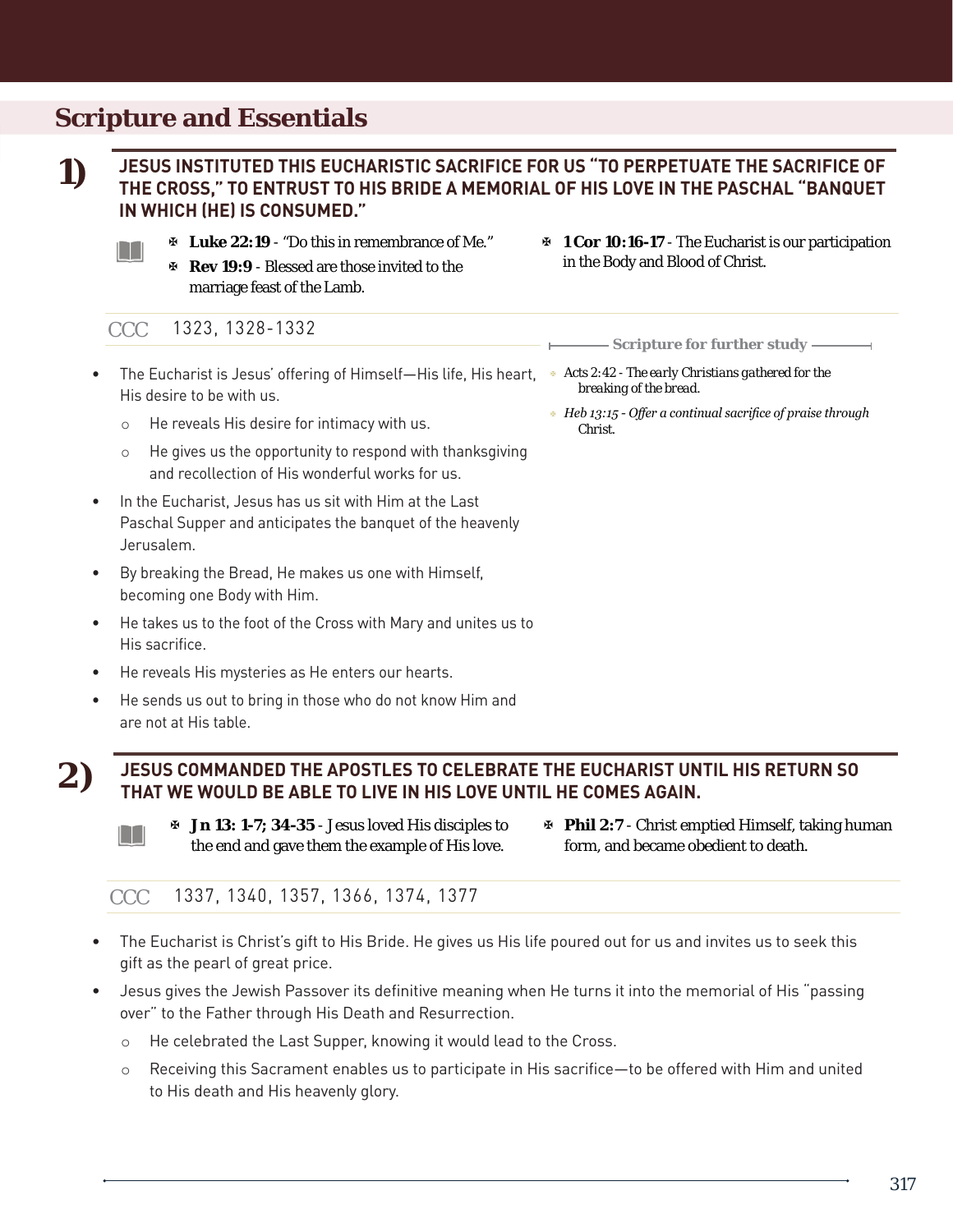

- $\circ$  The Eucharist truly is the same sacrifice as Christ's sacrifice on the Cross. The Eucharist
	- makes this sacrifice present,
	- is its memorial, and
	- applies its fruit.
- His presence in the Eucharist remains as long as the appearance of bread and wine remain.
	- <sup>c</sup> His presence is whole and entire in even the smallest particle.
	- $\circ$  He unites us, rather than being Himself divided, when the Host is broken and distributed.

**THE SACRIFICE OF THE CROSS IS ONE SINGLE SACRIFICE WITH THE EUCHARISTIC SACRIFICE 3)**

H

- ? **Heb 9:14, 22** The blood of Christ cleanses our consciences.
- ? **Rom 12:1** Offer your bodies as living sacrifices, holy and acceptable to God.

CCC 1109, 1367-1371, 2031

- "Sacrifice" indicates that which is offered and fully immolated.
- The Eucharist is the offering as that of Calvary, except that it is presented in an unbloody manner.

# **THE EUCHARIST UNIFIES THE CHURCH, THE MYSTICAL BODY OF CHRIST. THE SACRAMENT 4) MAKES THE CHURCH.**



? **2 Cor 13:13** - "All the saints greet you." ? **1 Cor 10:17** - The one bread makes us one.

CCC 950, 1331, 1396, 1397

- Every offering of the Eucharist is simultaneously the sacrifice of those participating at that time, of all those united to the Church, and of all those who have entered heavenly glory.
- The sacrifice is offered for the living and "for the faithful departed."
- The nature of the Church as Mystical Body is communion with God. By the gift of this Sacrament, she gives what she is, and becomes what she is more fully.
- The Eucharist commits us to the poor; how could we withhold material good from those with whom we share all spiritual good?

H

# **BY FAITH WE KNOW THE EUCHARIST IS THE TRUE BODY AND THE TRUE BLOOD OF CHRIST. 5)**

- ? **Jn 14:6**  Jesus is the way, the truth and the life.
- ? **Jn 6:53**  "Unless you eat My Flesh and drink My Blood, you have no life."

? **Mt 8:8** - "Lord, I am not worthy to have you enter under my roof."

CCC 381, 1384-1387, 1402-1405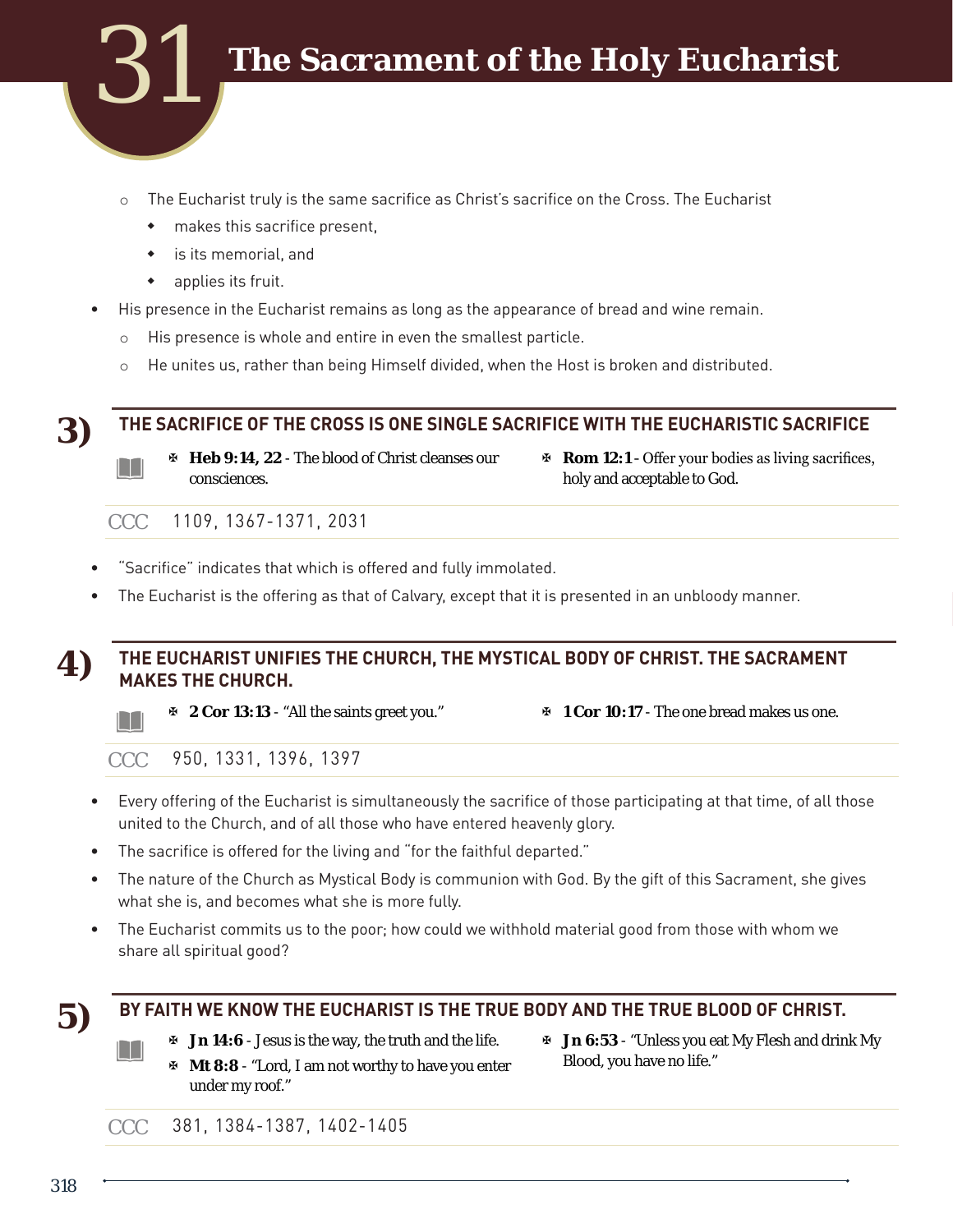| $\bullet$ | This truth is based on the authority of Jesus, who reveals,<br>"This is my Body"                                                                                                                                                                                                                                                                                                                                | $Scriptive$ for further study $\longrightarrow$<br>■ Jn 6:53 - "Unless you eat My Flesh and drink My Blood,<br>you have no life."                                                                       |
|-----------|-----------------------------------------------------------------------------------------------------------------------------------------------------------------------------------------------------------------------------------------------------------------------------------------------------------------------------------------------------------------------------------------------------------------|---------------------------------------------------------------------------------------------------------------------------------------------------------------------------------------------------------|
|           | We must seek to increase our desire for and attention to<br>this gift and to open our souls to grace.<br>Continual preparation and an examination of<br>$\circlearrowright$<br>conscience should be part of our regular daily prayer<br>life.<br>Immediate preparation could include an Act of Contri-<br>$\circlearrowright$<br>tion, Acts of Faith, Hope, and Love, or any spontaneous<br>or personal prayer. | 1 Cor 11:27-29 - The one who receives Communion<br>should examine himself beforehand.<br>Mt 8:8 - "Lord, I am not worthy to have you enter under<br>my roof."                                           |
|           | The Eucharist contains all - the Church's whole spiritual<br>good. It is the "Sacred Banquet, in which:<br>Christ is received as food,<br>$\circ$<br>the memory of His Passion is renewed,<br>$\circ$<br>the soul is filled with grace<br>$\circ$<br>and a pledge of the life to come is given to us" - The<br>$\circ$                                                                                          | • Eph 1:3 - God's plan is to unite all things in Christ.<br>2 Pet. 3:13 - We wait for a new heavens and a new earth.<br>$Mt$ 26:29 - Jesus will drink the fruit of the vine in His<br>Father's Kingdom. |

Church looks forward to the life of the new heavens and the new earth in the Eucharist.

## **Related Doctrines**

Since the Sacrament of the Eucharist is the "summit and source of the divine life," and since doctrines (teachings) feed our relationship with Jesus, the Eucharist is in its essence related to **all truths.**

# **Common Errors**

- 1. *"Holy Communion is just a very beautiful ceremony in the Catholic Church."* Holy Communion is so much more than just a ceremony. Ceremonies are symbolic, ritualized celebrations of human events. To receive Communion is to receive Christ Himself. Rather than simply being a fitting way to symbolize the unity of believers in Christ, the Rites prepare us to enter worthily into the deepest intimacy with Christ Himself.
- 2. "*The Eucharist is a good way to remember the Last Supper and that God loves us.*" The Eucharist is a memorial of Christ's Sacrifice, but rather than just turning our minds to a past act of God, it makes that act truly present in the here and now. The same God Who died for love of me is present on the altar and received by me in the Holy Eucharist.
- 3. "*Non-Catholics can receive Holy Communion.*" Saying "Amen" to the Body of Christ in Communion means saying "Amen" to the Body of Christ, the Church, with all that she is, believes, and teaches. For this reason, those outside of the Catholic Church may not receive Holy Communion.
- 4. "*You are always welcome to receive Holy Communion, regardless of any sins you have committed.*" Holy Communion must be received in a state of grace. Christ's love cleanses us of venial sin through Holy Communion, but, when in mortal sin, we must first be reconciled to God and restored to a life of grace through the Sacrament of Penance before we receive the Eucharist.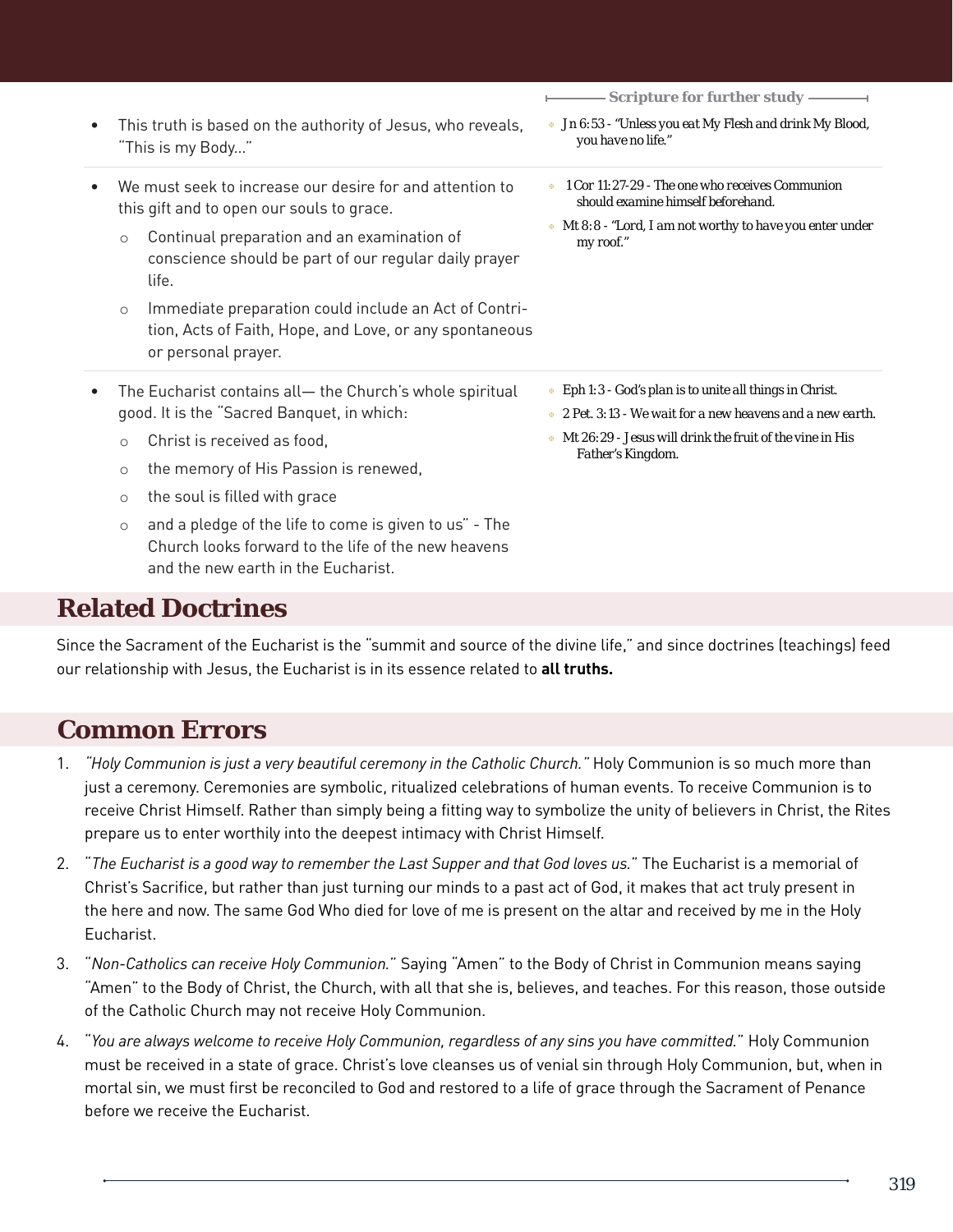

- 5. "*You may eat and drink freely before receiving Holy Communion.*" The Church asks her children to fast for an hour before receiving the Eucharist, in order to increase hunger for God and their awareness of the sacredness of this Sacrament. It is not an ordinary meal.
- 6. "*Receiving Holy Communion is cannibalism.*" We do receive Christ, Body, Blood, Soul, and Divinity in Holy Communion. However, since Christ is received whole and entire by each and every person, we do not divide Him or "eat" Him in the grotesque sense. He makes the bread and wine a means of allowing us to receive Him.

# **Liturgical Sources**

*See appendix*

# **Teaching through Beauty**

HYMN: *"Pange Lingua Gloriosi"* by St. Thomas Aquinas, trans. Edmund Caswell (1876)

Sing, my tongue, the Savior's glory, of His flesh the mystery sing; of the Blood, all price exceeding, shed by our immortal King, destined, for the world's redemption, from a noble womb to spring.

Of a pure and spotless Virgin born for us on earth below, He, as Man, with man conversing, stayed, the seeds of truth to sow; then He closed in solemn order wondrously His life of woe.

On the night of that Last Supper, seated with His chosen band, He the Pascal victim eating, first fulfills the Law's command; then as Food to His Apostles gives Himself with His own hand.

Word-made-Flesh, the bread of nature by His word to Flesh He turns; wine into His Blood He changes; what though sense no change discerns. Only be the heart in earnest, faith her lesson quickly learns.

Down in adoration falling, Lo! the sacred Host we hail; Lo! o'er ancient forms departing, newer rites of grace prevail; faith for all defects supplying, where the feeble sense fail.

To the everlasting Father, and the Son who reigns on high, with the Holy Ghost proceeding forth from Each eternally, be salvation, honor, blessing, might and endless majesty. Amen. Alleluia.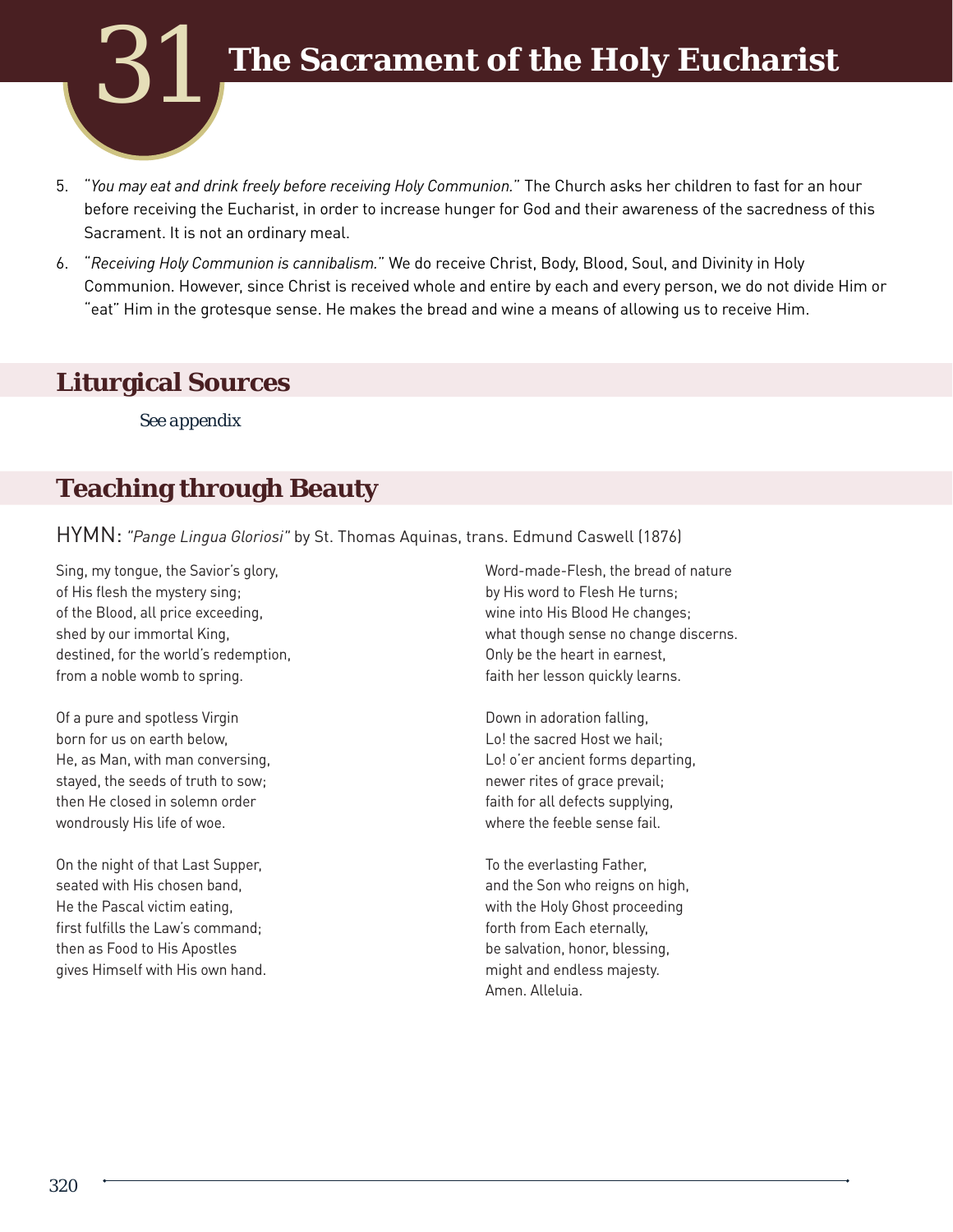### ARTWORK: *The Allegory of the Eucharist*-Anonymous (1627)

The Eucharist is center in this painting. The Lamb and the seven seals reference the book of Revelation. The lower angels hold thuribles; a chalice and host unveiled by two cherubs adorn their centers. Wheat and grapes surrounded these angels, the earthly substances that are transformed into the Eucharist. Centered between them is a monogram of the name of Mary. From above, the Holy Spirit descends on the monstrance, bestowing His heavenly grace and making Christ truly present under the Eucharistic species. Roses embellish the monstrance, symbolizing our Lady. It presents Transubstantiation as a parallel to the moment of the Annunciation. The grace of the Holy Spirit transforms the earthly substances of bread and wine into the very Body and Blood of Christ, just as He once made the Son incarnate in the womb of the Virgin Mary, the source of His human nature. The left angel holds a burse; the right, the tabernacle key.



### ARTWORK: *The Eucharist* by Nicolas Poussin (1647)

Poussin depicts the Last Supper, reminding us that it was then that Jesus gave the abiding gift of His Most Precious Body and Blood to His disciples.